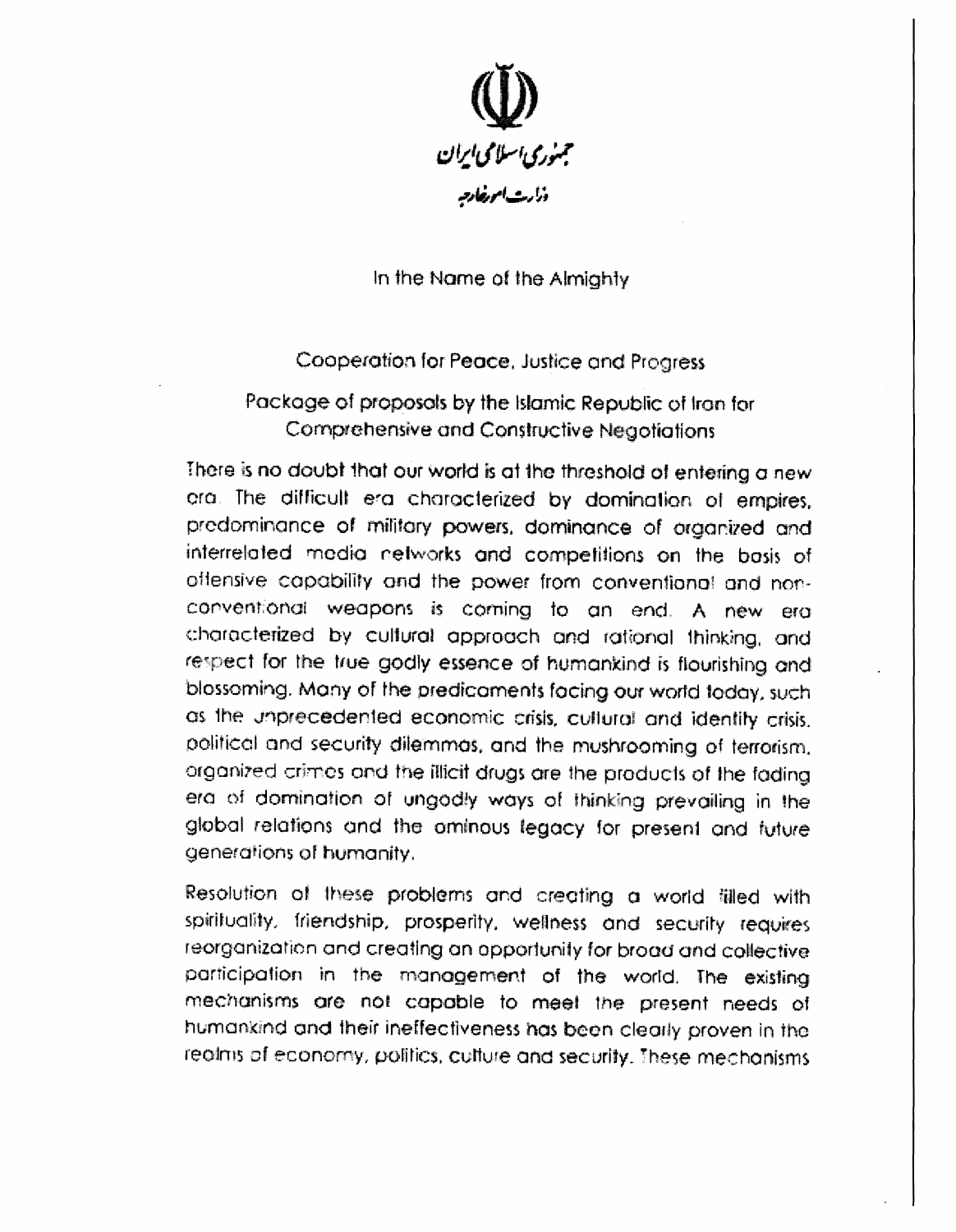and structures are the direct products of relations based on brute. power and domination, while our world today needs mechanisms that come from divine and godly thinking and an approach based on human values and compassion. The new mechanisms should pave the way for the advancement, full blossoming of the talents and potentials of all nations and establishment of lasting world peace and security.

The Iranian nation is prepared to enter into dialogue and negotiation in order to lay the ground for lasting peace and regionally inspired and generated stability for the region and beyond and for the continued progress and prosperity of the nations of the region and the world. Our desire to enter into this dialogue and cooperative relationships proceeds from our inherent national. regional and international capacity and strength, our principled and historical commitment in applying this capacity to foster peace, tranguility, progress and well-being for nations in our region and beyond. We stand ready to enter into this dialogue on the basis of godly and human principles and values, including the recognition of the rights of nations, respect for sovereignty and principles of democracy and the right of people to have free elections, as well as retraining from imposing pressure or threats and moving forward on the solid foundation of justice and law.

The Islamic Republic of Iran believes that within the framework of principles of justice, democracy and multilateralism, a wide range of security, political, economic and cultural issues at regional and global levels could be included in these negotiations with a view of fostering constructive cooperation for advancement of nations and promotion of peace and stability in the region and the world.

As it was clearly stated last year in our proposed package, the Islamic Republic of Iran believes that drawing lessons from the past mistakes and not insisting on futile and pointless paths that have proven to be of no avail is the prerequisite for the success in the upcoming negotiations. Accordingly, the commitment of all parties involved to, firstly, composition of new structure of international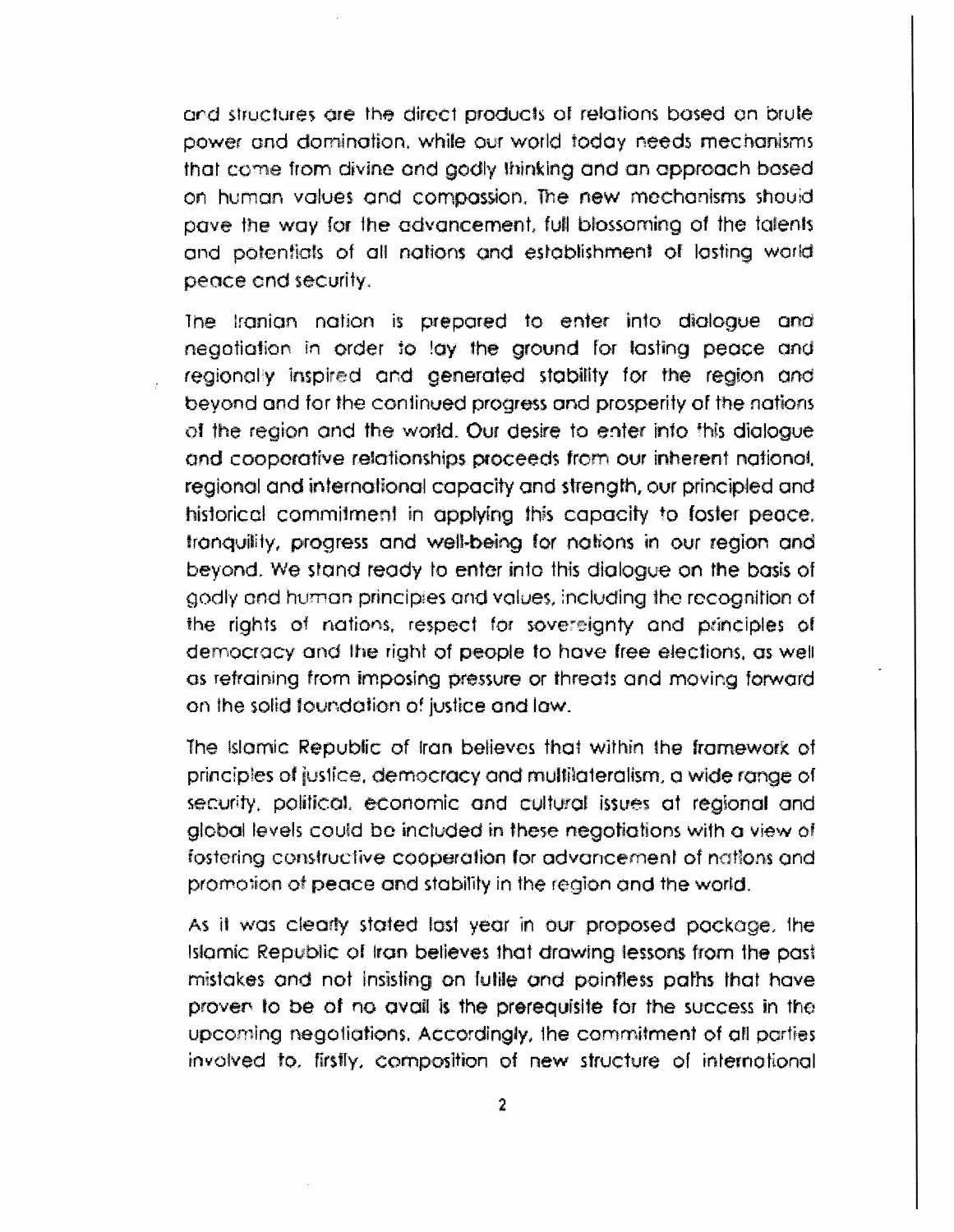interactions that is free from past errors, and secondly expression of good intent by all parties both in words and deeds in demonstrating commitment to justice and law can lead to a new phase in negotiations for a long-term cooperation with a view to consolidating lasting peace and security in the region and the world.

Political, security, economic and international issues are the primary subjects that have raised shared concerns in the region and the world for governments and nations. The Islamic Republic of Iran firmly believes that proceeding from principles and fundamentals. stated above and in light of the present state of affairs in our world we all need to show compassion and concern for the destiny of humanity and to lum these shared concerns into collective commitments for the purpose of paving the way for effective regional and international cooperation.

The Islamic Republic of Iran voices its readiness to embark on comprehensive, all-encompassing and constructive negotiations. aiming at acquiring a clear framework for cooperative relationships by ensuring the adherence of all parties to collective commitments. a future free from injustice that promises welfare and progress free from double standards for all nations of the region and the world.

Proceeding from regional and international priorities, the axes of the negotiations for peace and prosperity can be included in three main areas: political-security issues, international issues and economic issues

## 1. Political-Security issues

- 1.1 Protecting human dignity, respect for their culture and their rights.
- 1.2 Consolidating stability and fostering just peace, promotion of democracy and enhancement of prosperity of nations in regions that suffer from instability, militarism, violence and terrorism on the basis of :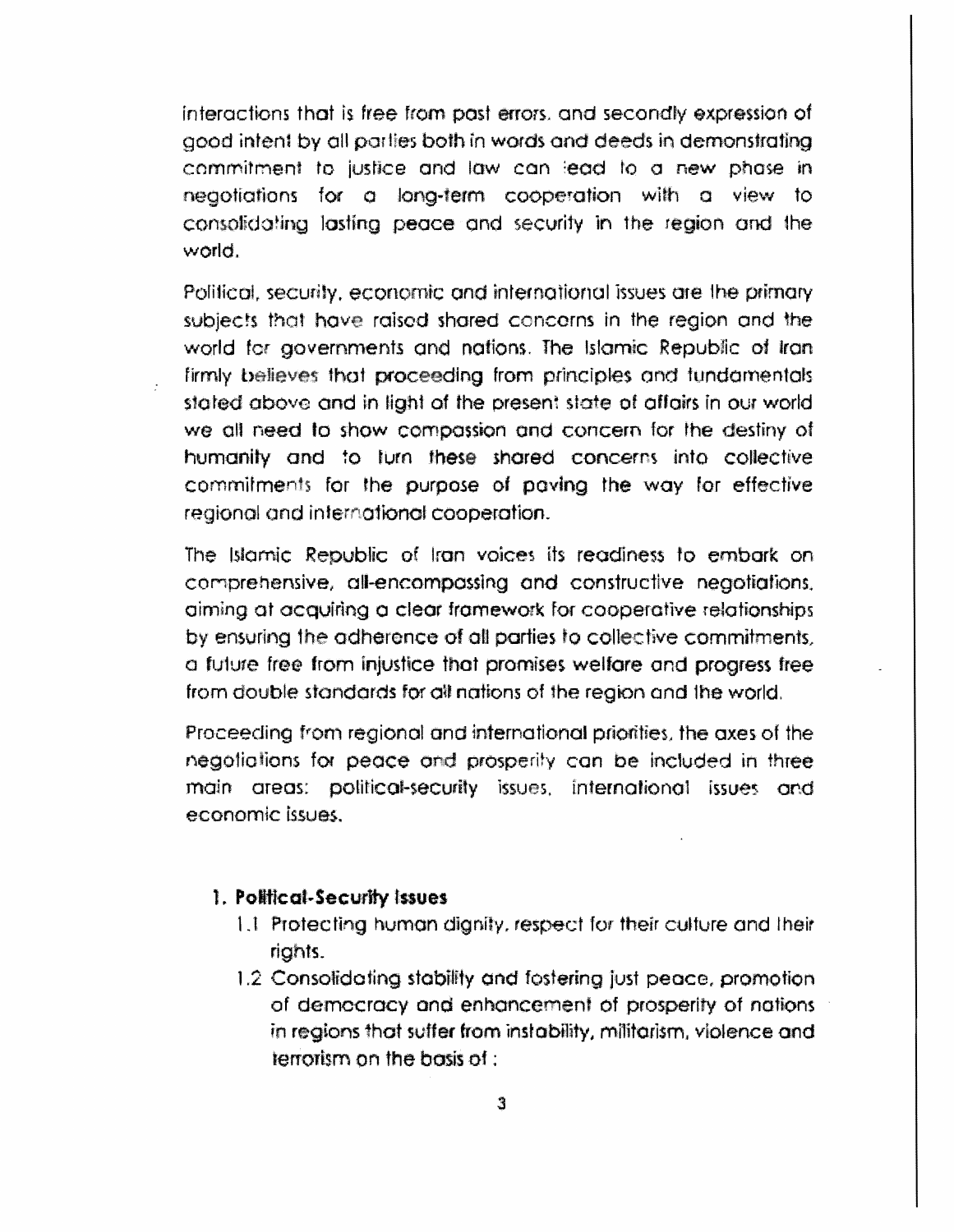First: respect for the rights of nations and national interests. of sovereign states.

Second: Consolidating the national sovereignty ΩL countries in the framework of democratic practices. Third: Refraining from violence and militarism

Fourth: Tackling the root causes of terrorism.

Some parts of the world, especially in the Middle East, the Balkans. parts of Africa, South America and East Asia need to be accorded priority. Joint efforts and interactions to help the people of Palestine to draw a comprehensive, democratic and equitable plan in order to help the people of Palestine to achieve all-embracing peace. tasting security and to secure their fundamental rights could be good examples of these cooperative relations.

1.3 Combating common security threats by dealing effectively and firmly with the main causes of security threats including terrorism, illicit drugs, illegal migrations, organized crimes and piracy.

## 2. International Issues

- 2.1 Reform of the United Nations and the Security Council and raising their effectiveness on the basis of principles of democracy and justice
- 2.2 Elevating the weight and position of environmental issues in the international relations and fostering collective participation in the management of environmental issues.
- 2.3 Equitable definition and codification of the rights to space and sharing of all possessors of space technologies in the management and fair use of space.
- 2.4 Definition and codification of the rights relating to new and advanced technologies.
- 2.5 Promoting a rule-based and equitable oversight function of the IAEA and creating the required mechanisms for use of clean nuclear energy in agriculture, industry, and medicine and power generation.